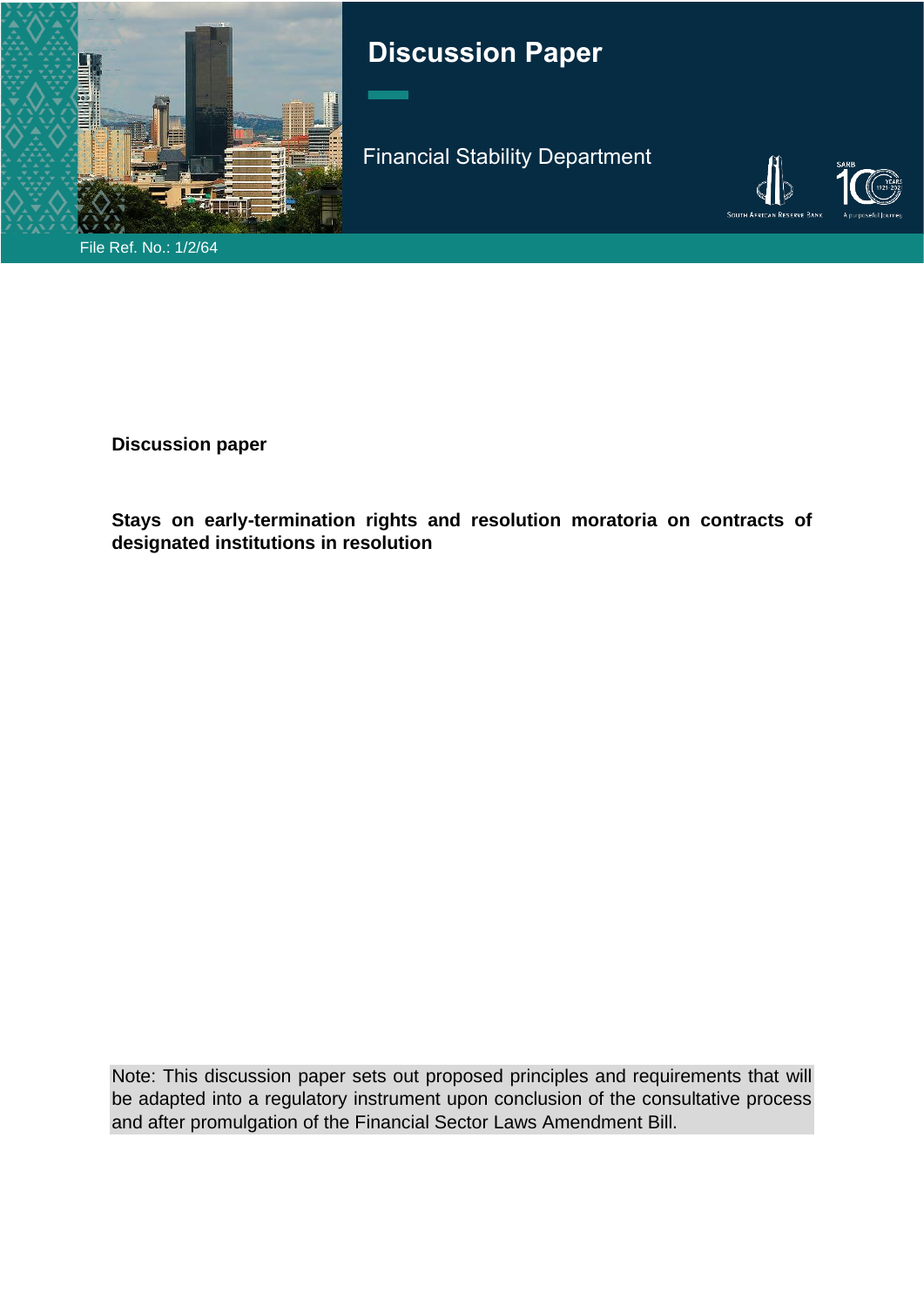# Contents

| 5. Contractual recognition in contracts governed by foreign law 8 |  |
|-------------------------------------------------------------------|--|
|                                                                   |  |
|                                                                   |  |
|                                                                   |  |
|                                                                   |  |
|                                                                   |  |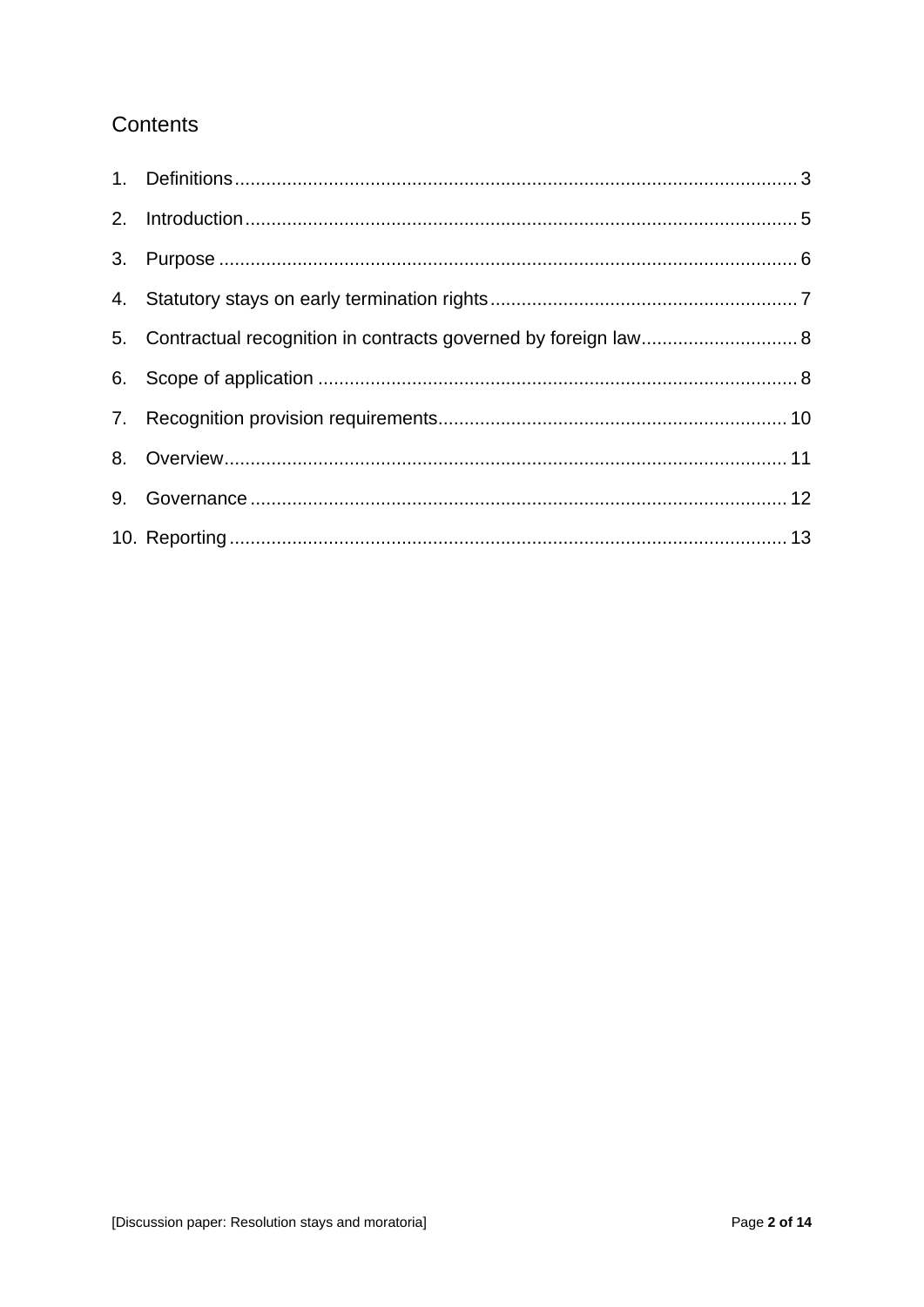#### <span id="page-2-0"></span>**1. Definitions**

**'compliant covered contract'** means a contract whose terms and conditions make provision for parties to such a contract to agree to be bound by temporary stays on the exercise of early-termination rights imposed by the South African Reserve Bank (SARB) as part of a resolution process;

**'covered contract'** means a contract that meets the criteria stipulated under paragraph 5.2 herein;

**'critical function'** means, as defined in the Financial Sector Laws Amendment Bill (FSLAB), 2018, in relation to a designated institution, a function that is –

- a. essential to, or that contributes substantially to, financial stability and is performed by the designated institution; and
- b. provided to, and essential to the continued operation of, the designated institution;

**'designated Institution'** means, as defined in clause 45 of the FSLAB or section 29A of the Financial Sector Regulation 9 of 2017 (FSR Act) –

- a. a bank;
- b. a systemically important financial institution (SIFI);
- c. the payment system operator and participants of a systemically important payment system;
- d. a company that is a holding company of a bank, a SIFI or a payment system operator of a systemically important payment system; and
- e. subject to any determination in terms of subsection (2), if a bank or a SIFI is a member of a financial conglomerate in terms of section 160 of the FSR Act, each of the other members of the financial conglomerate;

**'designated institution in resolution'** means, as defined in the FSLAB, a designated institution in respect of which a determination in terms of clause 166J (2) is in force;

**'holding company'** means a holding company as defined in the Companies Act 71 of 2008;

**'market infrastructure'** means a market infrastructure as defined in the FSR Act;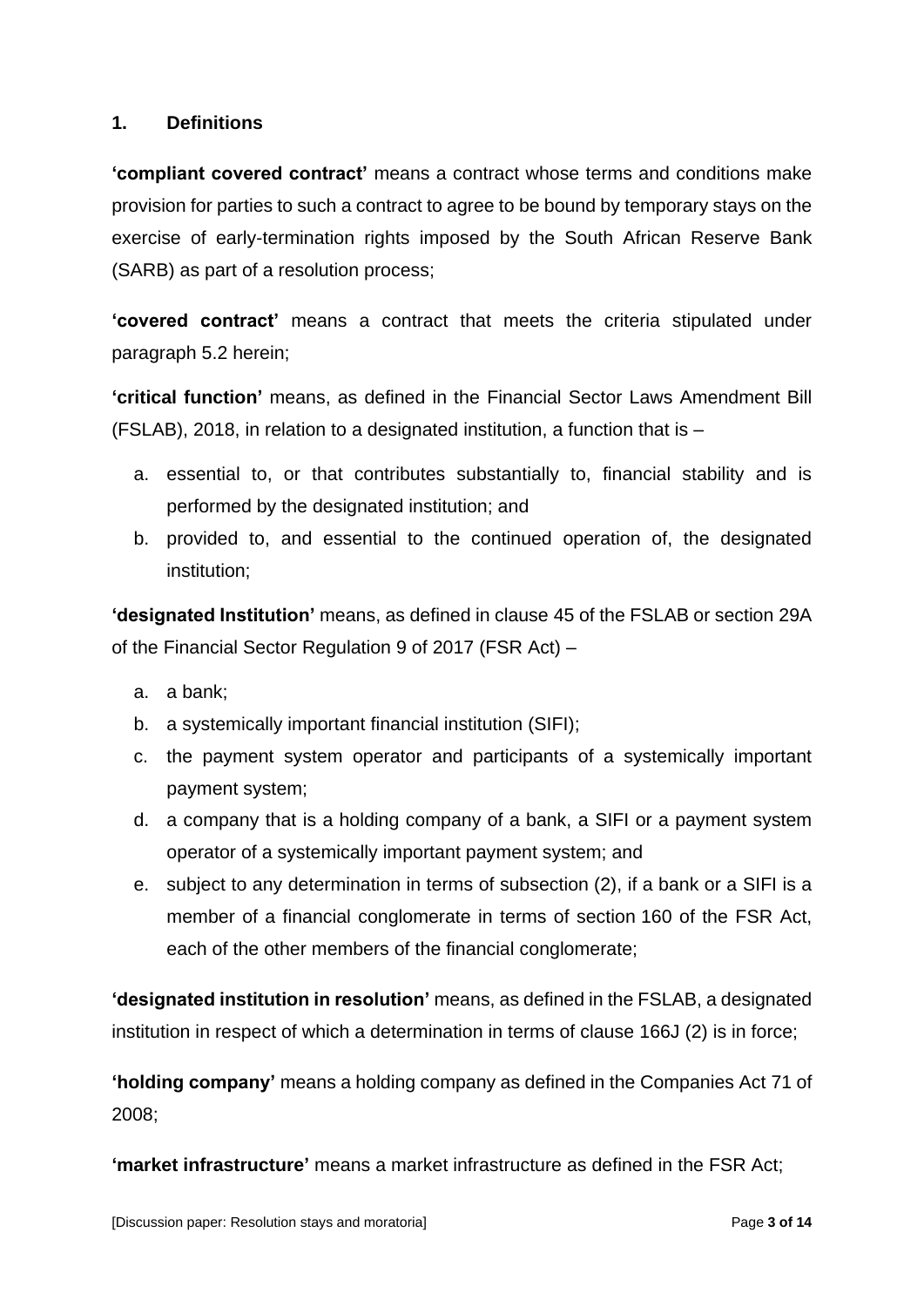**'orderly resolution of a designated institution'** means, as defined in the FSLAB, the management of the affairs of the designated institution as provided for under Chapter 12A in a way that  $-$ 

- a. maintains financial stability; and
- b. in the case of a bank, protects the interests of depositors,

including by ensuring that the critical functions performed by the designated institution continue to be performed;

**'pre-existing contract'** means a covered contract that is already in place prior to the coming into force of the provisions relating to temporary stays on early-termination rights of contracts governed by non-South African law;

**'resolution authority'** means the SARB as designated in terms of the FSLAB;

**'stabilisation phase'** the early stage in a resolution process during which the resolution authority will have an opportunity to put in place measures to enable the application of the necessary resolution tools to facilitate the orderly resolution of a designated institution in resolution;

**'systemically important financial institution'** means a financial institution that has been designated as a SIFI in terms of section 29 of the FSR Act; and

**'termination rights'** means, in relation to covered contracts, the right to ‒

- a. terminate, accelerate, close out, set off or net obligations, or any similar right that suspends, modifies or extinguishes an obligation of a party to such contract; or
- b. to prevent an obligation from arising under such contract.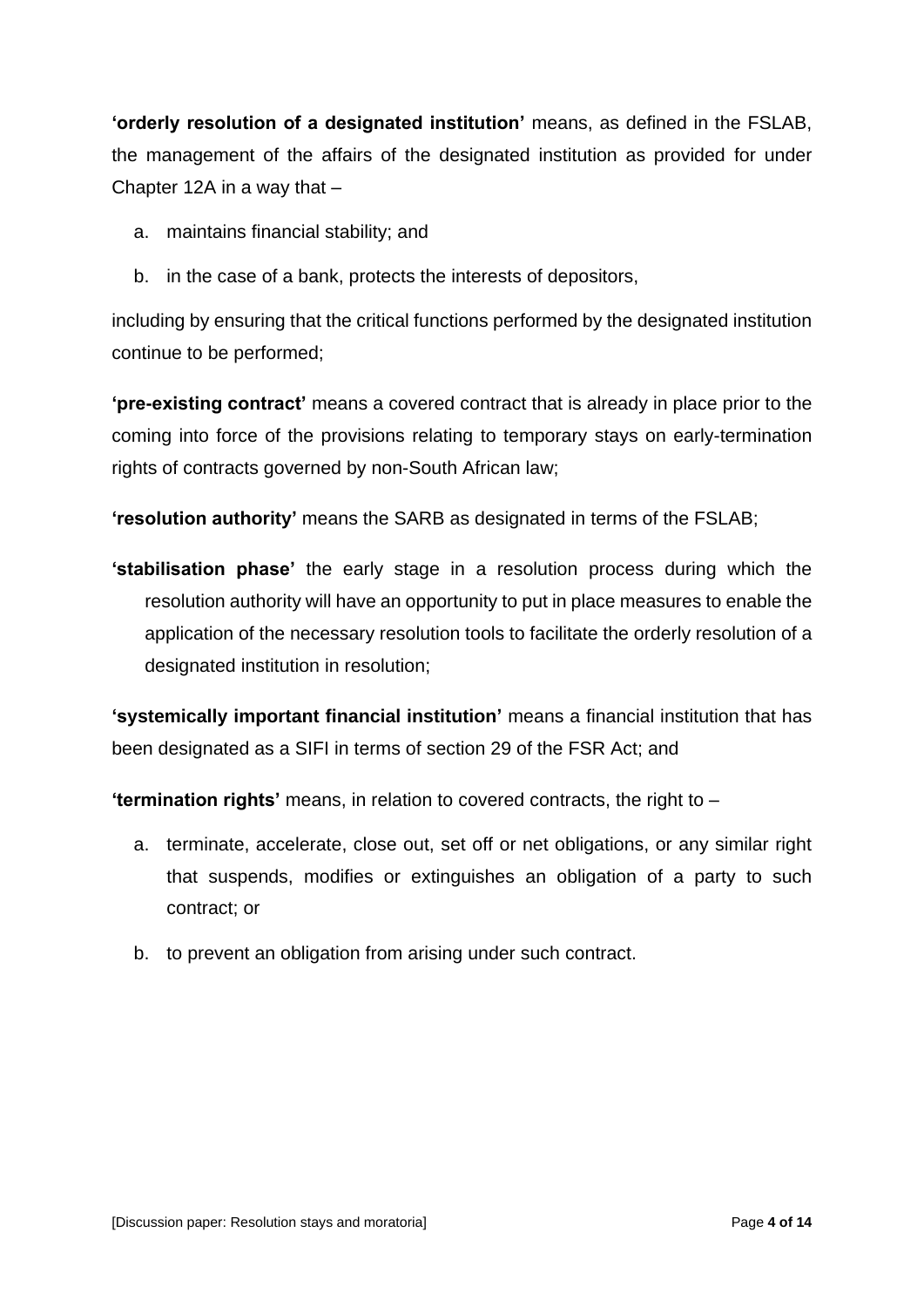#### <span id="page-4-0"></span>**2. Introduction**

- 2.1. A lesson learnt from the global financial crisis of 2008 ("the GFC") was that a disorderly termination of a financial institution's contracts on a mass scale could cause significant contagion effects to the financial markets, posing wider risks to the stability and effective working of the financial system. It has been recognised by global regulators that to address this risk, a resolution authority must be able to resolve a non-viable financial institution without triggering the early termination or close-out of contracts solely because of such financial institution's entry into resolution.
- 2.2. Prospects for an orderly resolution will be hampered if a failing financial institution's counterparties terminate their contracts with the designated institution in resolution on a mass scale based solely on such institution's entry into resolution or the exercise of resolution powers by the resolution authority on the financial institution. In this regard, it is important for the resolution framework to prevent this situation and to ensure that critical functions and shared services can continue, particularly in the case of an open resolution.
- 2.3. Effective stays on early-termination rights (stays) that arise only by reason of, or in connection with, an institution's entry into resolution is important to prevent the close out of contracts in significant volumes. Such close-out action upon entry into resolution could disrupt the provision of critical functions or critical shared services, lead to the financial institution in resolution having an unbalanced book and undermine the objective of an orderly resolution.
- 2.4. The Key Attributes<sup>1</sup> issued by the Financial Stability Board (FSB) require member jurisdictions to include in their resolution regimes powers for authorities to impose stays, accompanied by appropriate safeguards for counterparties.

<sup>1</sup> Financial Stability Board: Key Attributes of Effective Resolution Regimes for Financial Institutions, 2014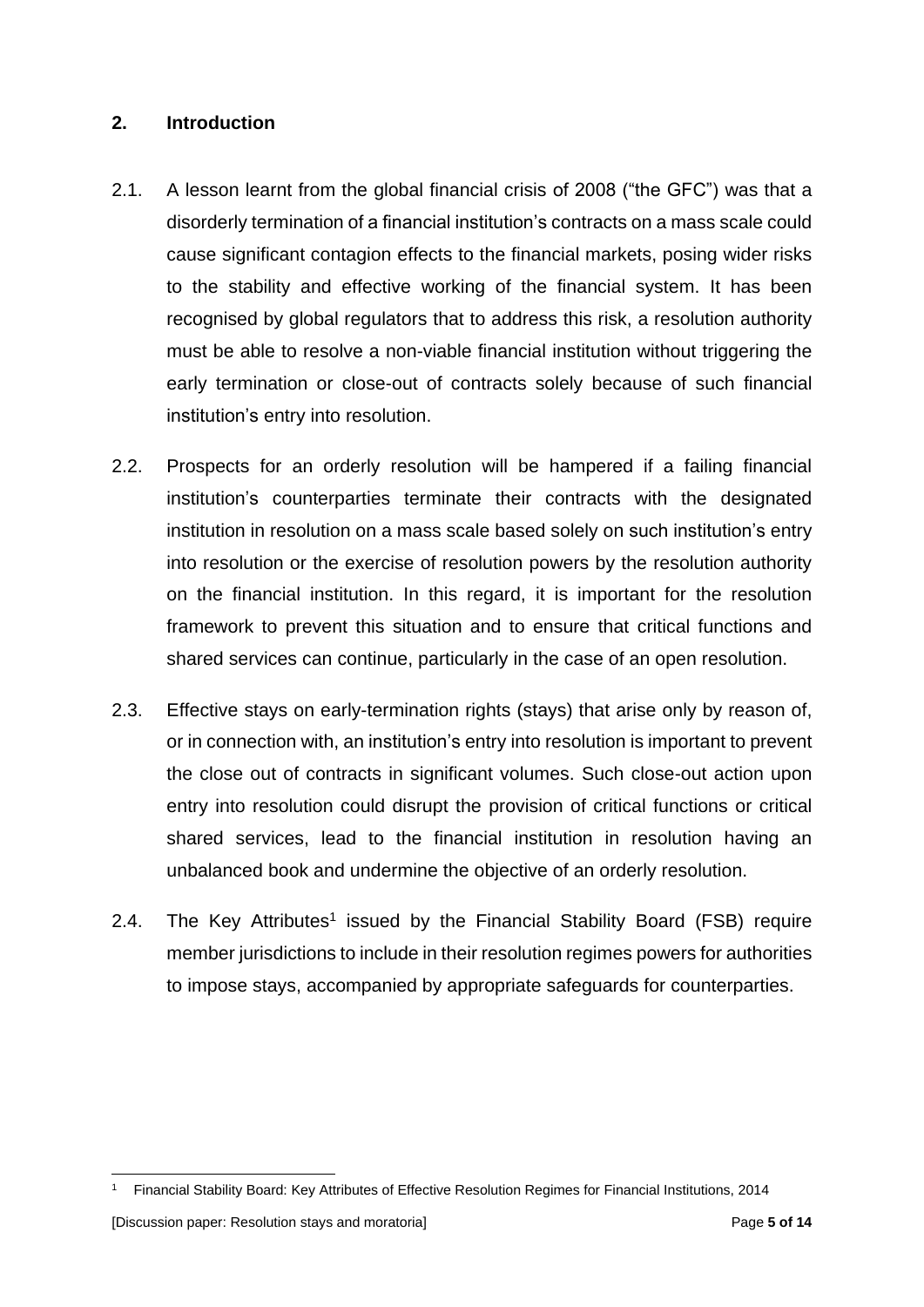#### <span id="page-5-0"></span>**3. Purpose**

- 3.1. This discussion paper expands on the proposals contained in the SARB's 2019 paper titled "Ending too big to fail: South Africa's intended approach to bank resolution" and should be understood in the context of the SARB's overall arrangements to facilitate the orderly resolution of designated institutions, in line with the provisions of the Financial Sector Laws Amendment Bill (the FSLAB). It aims to provide guidance on the practical application of the provisions of the FSLAB relating to stays and moratoria and sets out proposed requirements for designated institutions to support an orderly resolution.
- 3.2. The discussion paper also sets out proposals for the adoption of contractual recognition provisions, in certain types of contracts that are not governed by South African law, to give effect to the objective and requirements of the FSLAB relating to stays on early termination rights and moratoriums.
- 3.3. It is envisaged that the proposals contained in this paper will be incorporated into a Prudential Standard post the promulgation of the FSLAB.
- 3.4. The paper is divided into three sections. Section A sets out the proposed requirements and guidance on stays on early termination rights. Section B sets out guidance on the moratoria that the SARB may issue on the contracts of designated institutions in resolution. Finally, Section C sets out the proposed general requirements that designated institutions will have to meet to ensure the effective operation of stays and moratoria.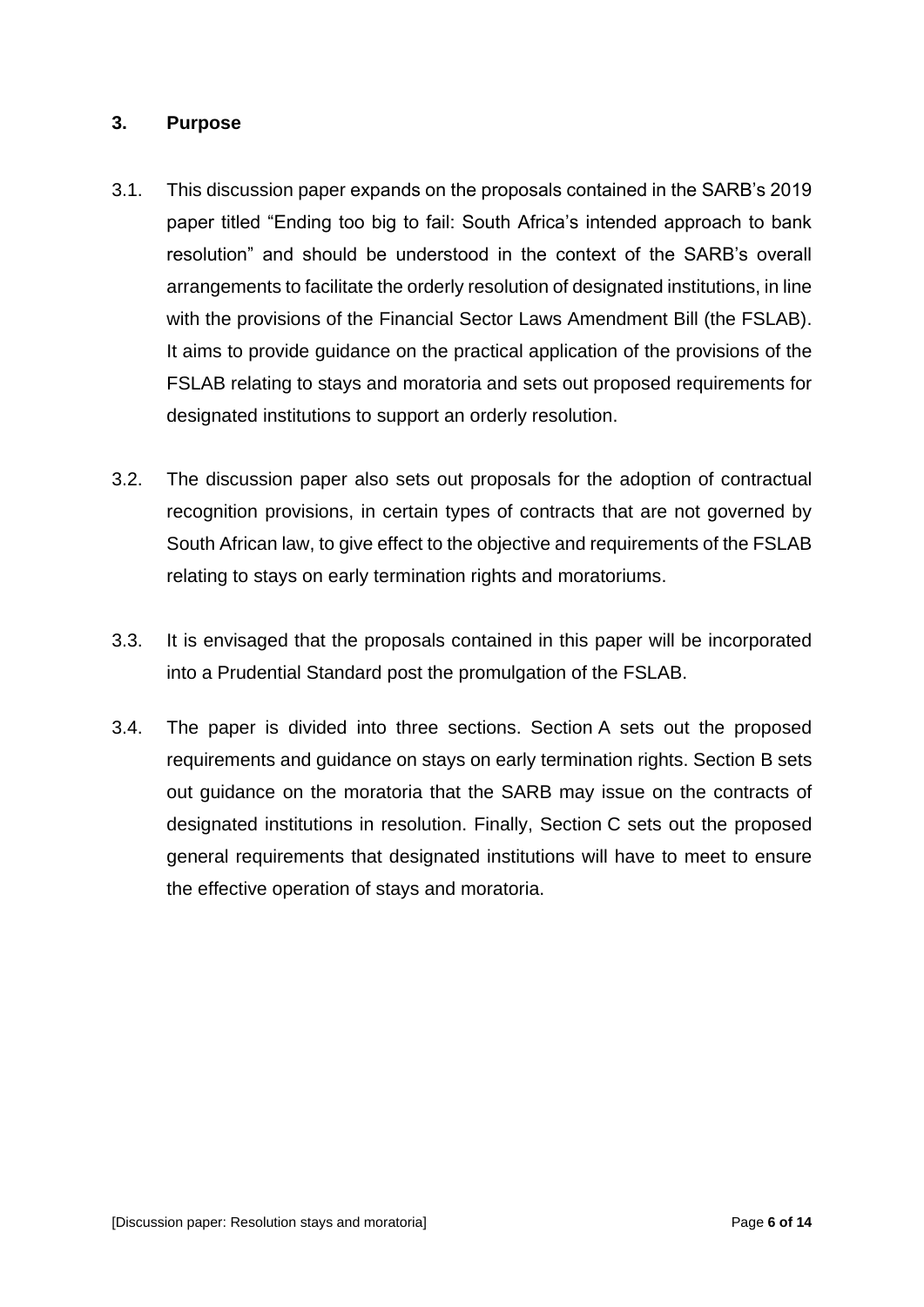# *A. Stays on early termination rights*

#### <span id="page-6-0"></span>**4. Statutory stays on early termination rights**

- 4.1. Clause 166L**<sup>2</sup>** of the FSLAB provides that the following does not give rise to early termination rights:
	- i. the intent to place a designated institution in resolution;
	- ii. placing a designated institution in resolution;
	- iii. the proposal to take a resolution action; and
	- iv. taking a resolution action.
- 4.2. The above section ensures that counterparties to the designated institution that is being placed in resolution may not exercise early termination rights solely on the grounds of the actions set out above.
- 4.3. Clause 166L does not, however, have any impact on the performance of obligations of the designated institutions in terms of its contracts. An institution in resolution must continue to perform its obligations in terms of its contracts. Failure to do so will give rise to the relevant default provisions in the contracts.
- 4.4. Designated institutions regularly enter into contracts with third parties in terms of which the agreement is governed under foreign law. To ensure that the institution's contracts are aligned to the resolution objective, Section 5 sets out proposed requirements to ensure alignment of contracts under foreign law with the statutory stay.

 $2$  166L.(1) A provision of an agreement is of no effect to the extent that the provision, on the basis that a designated institution has been or is proposed to be placed in resolution, or on the basis of a resolution action or proposed resolution action in relation to a designated institution –

a. confers a right, or imposes an obligation, on a person; or

b. accelerates or varies an obligation of a person, whether or not the person is a party to the agreement.

<sup>(2)</sup> Subsection (1) does not apply in relation to an obligation to give notice to a person.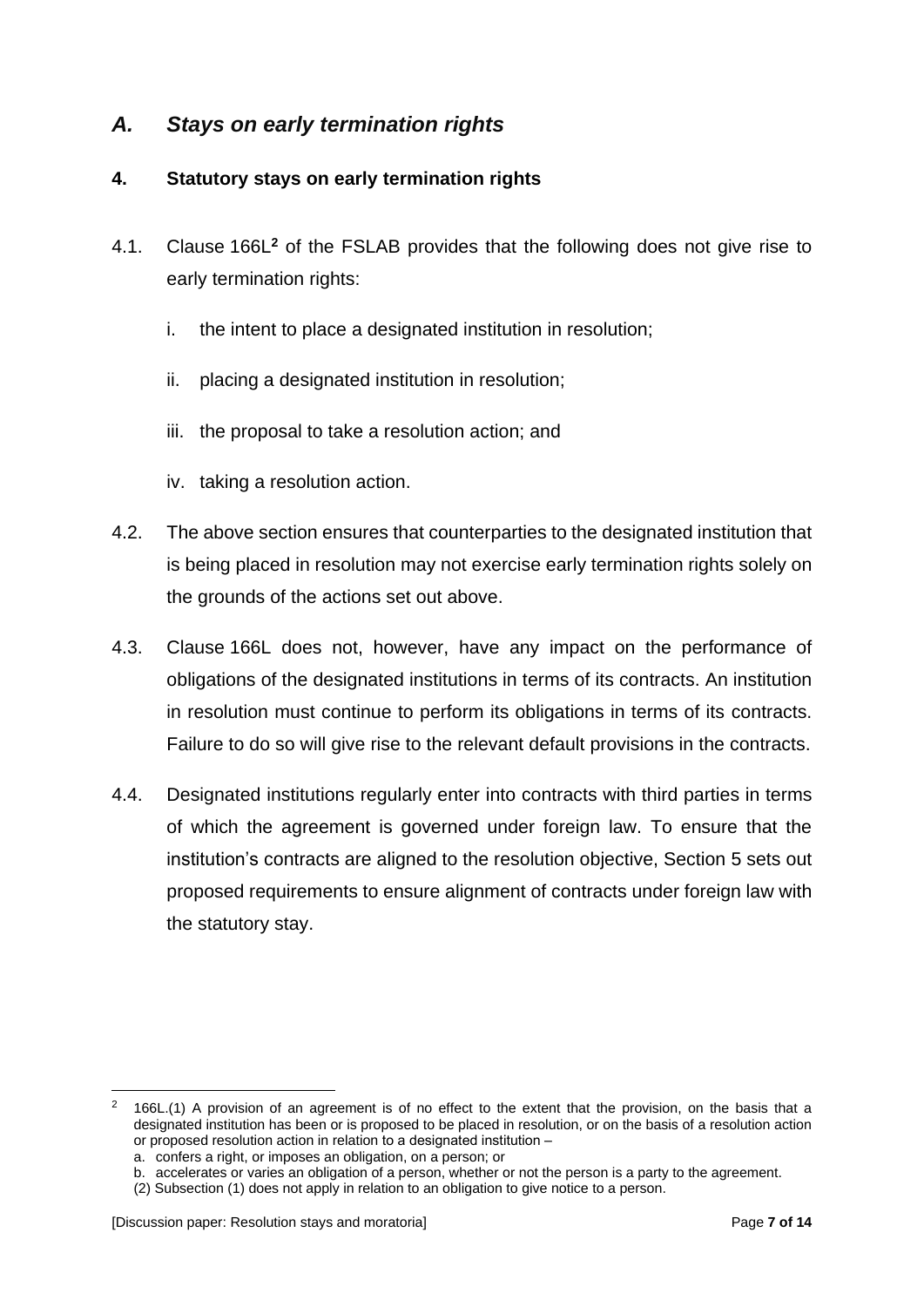#### <span id="page-7-0"></span>**5. Contractual recognition in contracts governed by foreign law**

- 5.1. In the absence of an appropriate statutory framework or contractual recognition provisions, there is a risk that foreign courts could enforce an agreement governed by foreign law and may not give effect to statutory provisions on the exercise of early termination rights imposed under the South African resolution regime, or may take too long to do so.
- 5.2. While the FSB principles<sup>3</sup> emphasise the importance of implementing comprehensive statutory resolution frameworks, they also support contractual recognition approaches to cross-border recognition, which complement and support the statutory frameworks.
- 5.3. To complement the provisions under clause 166L of the FSLAB and in line with the contractual recognition approach promoted by the FSB, the SARB will require designated institutions to adopt contractual recognition provisions for the implementation of stays.
- 5.4. In terms of the contractual recognition approach, designated institutions are required to ensure that the terms and conditions of covered contracts that they enter into contain provisions to the effect that parties to such contracts agree to be bound by temporary stays on the exercise of early termination rights imposed the SARB in terms of the proposals in this Paper (stays requirements).

## <span id="page-7-1"></span>**6. Scope of application**

6.1. The stays requirements will apply to early termination rights that arise by reason only of entry into resolution or in connection with the use of resolution powers. The requirements do not absolve an institution in resolution from performing any of its other contractual obligations, including payment and delivery obligations.

<sup>&</sup>lt;sup>3</sup> Financial Stability Board: Principles for Cross-border Effectiveness of Resolution Actions, 2015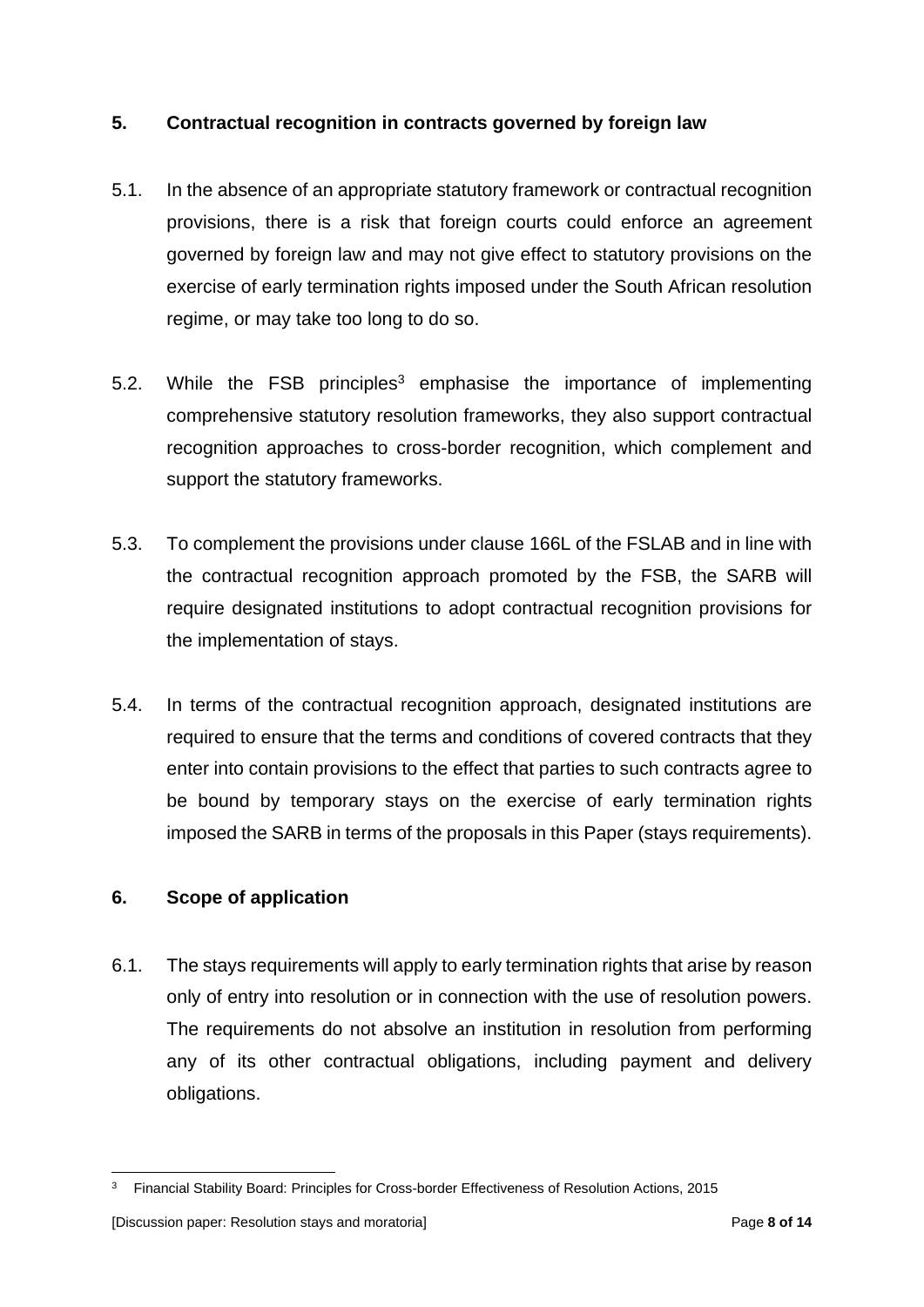#### *Covered entities*

6.2. The stays requirements apply to all designated institutions as defined by the FSLAB.

#### *Excluded counterparties*

6.3. Central banks will be excluded from the proposed requirements set out in this paper. Market Infrastructures (MIs), including payment system MIs, will also be excluded due to the role they play in facilitating the smooth functioning of the financial system.

#### *Covered contracts (in-scope contracts)*

- 6.4. The stays requirements set out in this paper apply to –
- 6.4.1. contracts entered into by a designated institution, which contracts contain all of the following features:
	- a. a contract that is governed under foreign law; and
	- b. a contract that contains early termination rights.
- 6.5. Specifically, the following financial contracts entered into by designated institutions that comply with the features in 6.4.1:
	- a. Securities contracts, including:
		- i. contracts for the purchase, sale or loan of a security, a group or index of securities;
		- ii. options on a security or group or index of securities; and
		- iii. repurchase or reverse repurchase transactions on any such security, group or index;
	- b. Commodities contracts, including:
		- i. contracts for the purchase, sale or loan of a commodity or group or index of commodities for future delivery;
		- ii. options on a commodity or group or index of commodities; and
		- iii. repurchase or reverse repurchase transactions on any such commodity, group or index;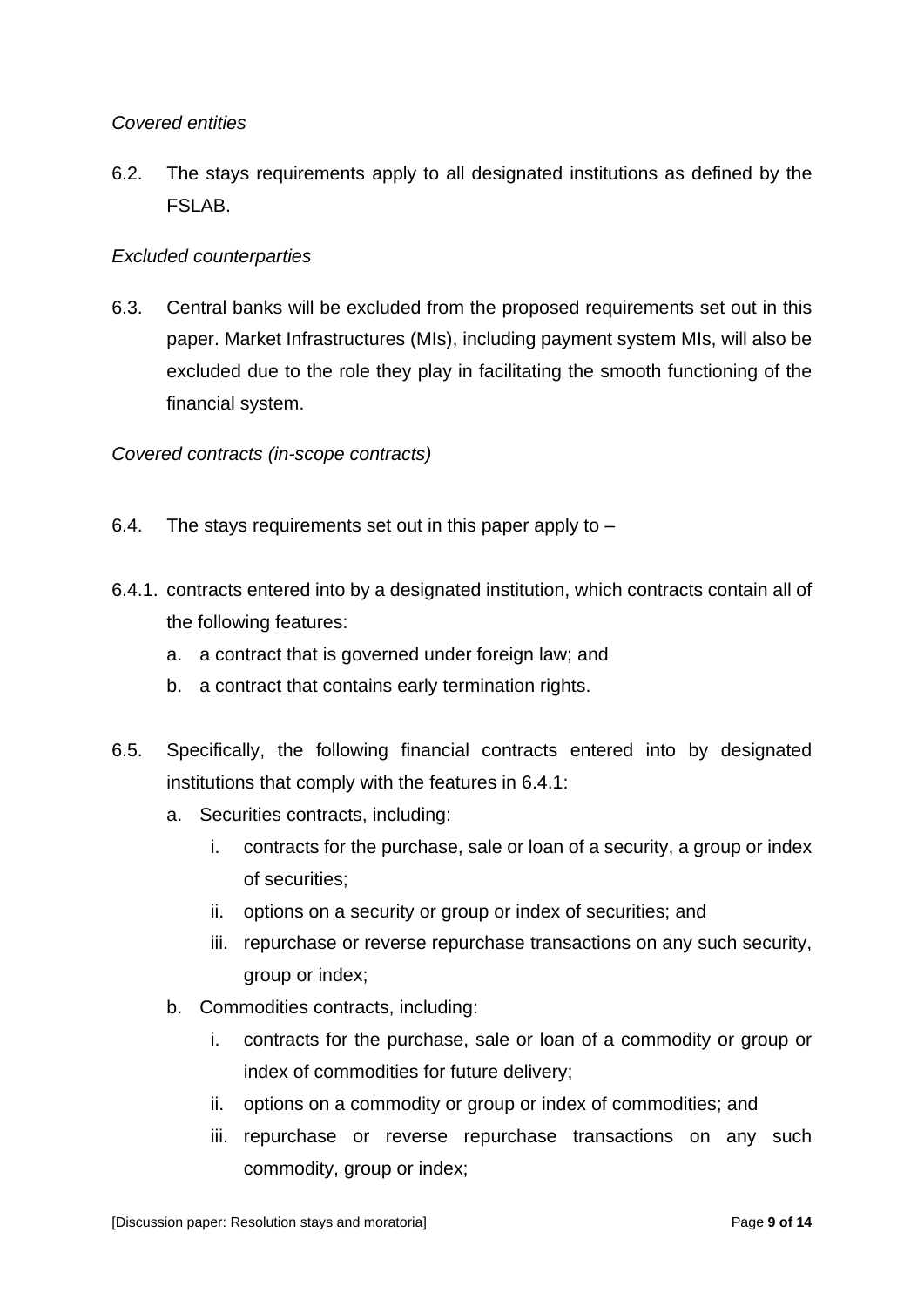- c. Futures and forwards contracts, including contracts for the purchase, sale or transfer of a commodity or property of any other description, service, right or interest for a specified price at a future date;
- d. Swap contracts, including:
	- i. swaps and options relating to interest rates; spot or other foreign exchange contracts; currency; an equity index or equity; a debt index or debt; commodity indices or commodities; weather; emissions or inflation;
	- ii. total return, credit spread or credit swaps; and
	- iii. any contracts or transactions that are similar to an agreement referred to in point (i) or (ii) which are the subject of recurrent dealing in the swaps or derivatives markets; and
- e. Master agreements entered into in respect of any of the contracts referred to in points (A) to (D) above.

## <span id="page-9-0"></span>**7. Recognition provision requirements**

- 7.1. Contractual recognition of the statutory stay on early termination rights ensures that all the contracts of designated institution are in line with the FSLAB in that parties are not able to exercise any early termination rights based solely on the actions set out in paragraph 4.1.
- 7.2. Designated institutions must ensure that any early termination provisions in contracts that fall within the scope of Section 6 of this paper, do not provide rights to a third party to terminate a contract in the event of an action as provided for in paragraph 4.1.
- 7.3. Designated institutions may not amend existing contracts, or make provision in contracts it enters into, that gives, or may purport to give, a right to a third party that aims to circumvent the operation of Section 166L.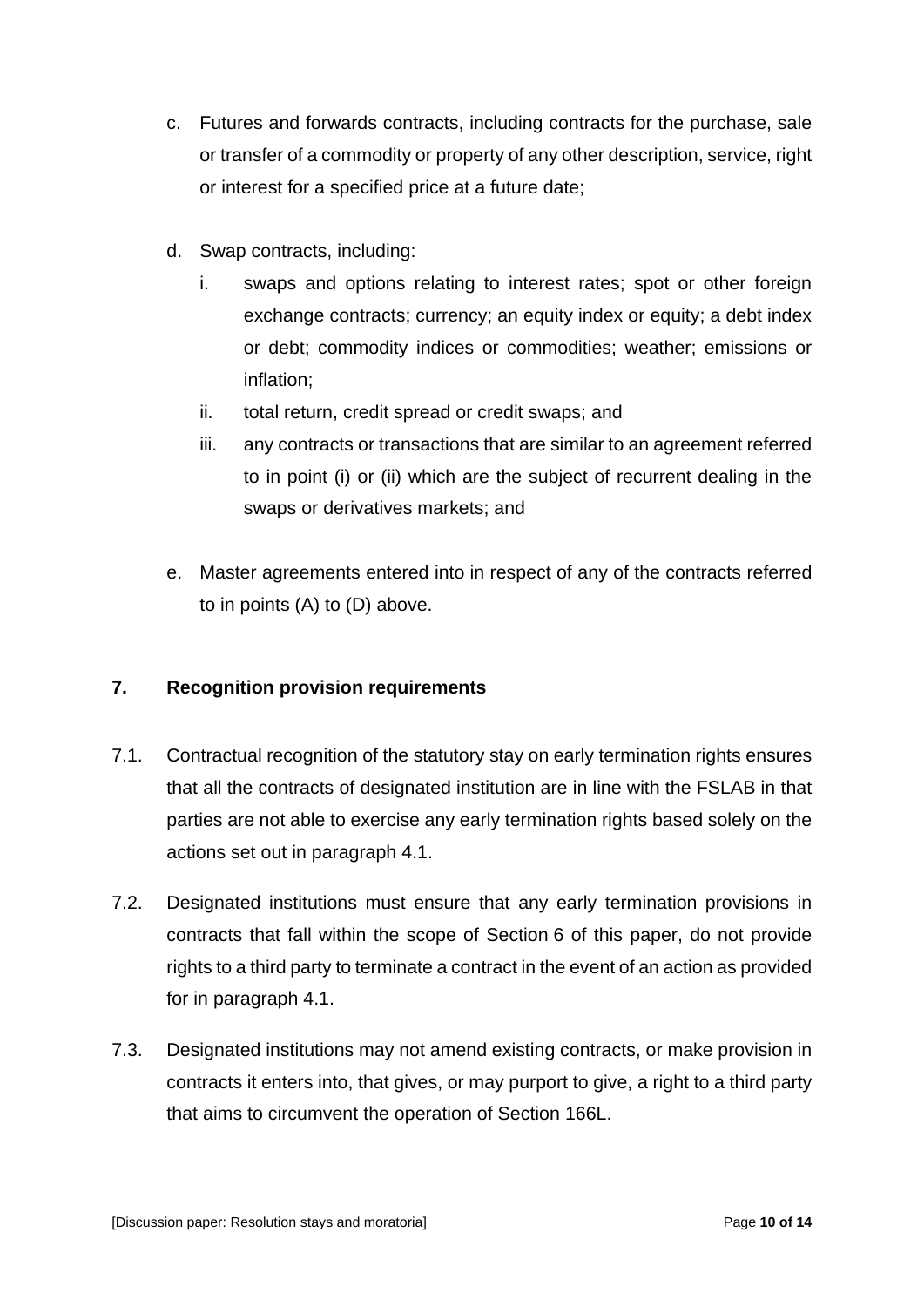# *B. Moratoria*

#### <span id="page-10-0"></span>**8. Overview**

- 8.1. A stay on early termination rights as provided for in Section 166L of the FSLAB does not affect the rights of counterparties that may arise due to the non-performance of obligations by the designated institution. If a designated institution in resolution does not perform its obligations in terms of its contracts, counterparties may exercise their rights in terms of the contracts.
- 8.2. The purpose of an open resolution is to continue with the operations of a designated institutions and to ensure that its critical functions are maintained. This requires the continued performance on its contractual obligations, among other things. However, in certain situations it may be necessary for the success of an orderly resolution to allow the designated institution to, temporarily, not perform on some obligations in terms of its contracts without counterparties terminating the contracts.
- 8.3. Clause 166R (1)(d) of the FSLAB provides that, if the SARB determines that it is necessary to do so for the orderly resolution, the SARB may, among other things, subject to subsection (4), by written notice to the parties to an agreement to which a designated institution is a party, suspend an obligation by the designated institution.
- 8.4. A moratorium may only be issued by the SARB when the conditions for triggering a resolution have been met and the designated institution is placed in resolution. The suspension must, however, only be temporary in nature and subsection (4) requires that the moratorium states the period which must be a reasonable period.
- 8.5. To ensure that moratoria issued by the SARB are in line with international best practice, the suspension of any obligations that may be provided for in moratoria issued by the SARB will not exceed (48) hours. This period will also be set out in the Prudential Standard within which the proposed requirements provided for in this paper will be set out.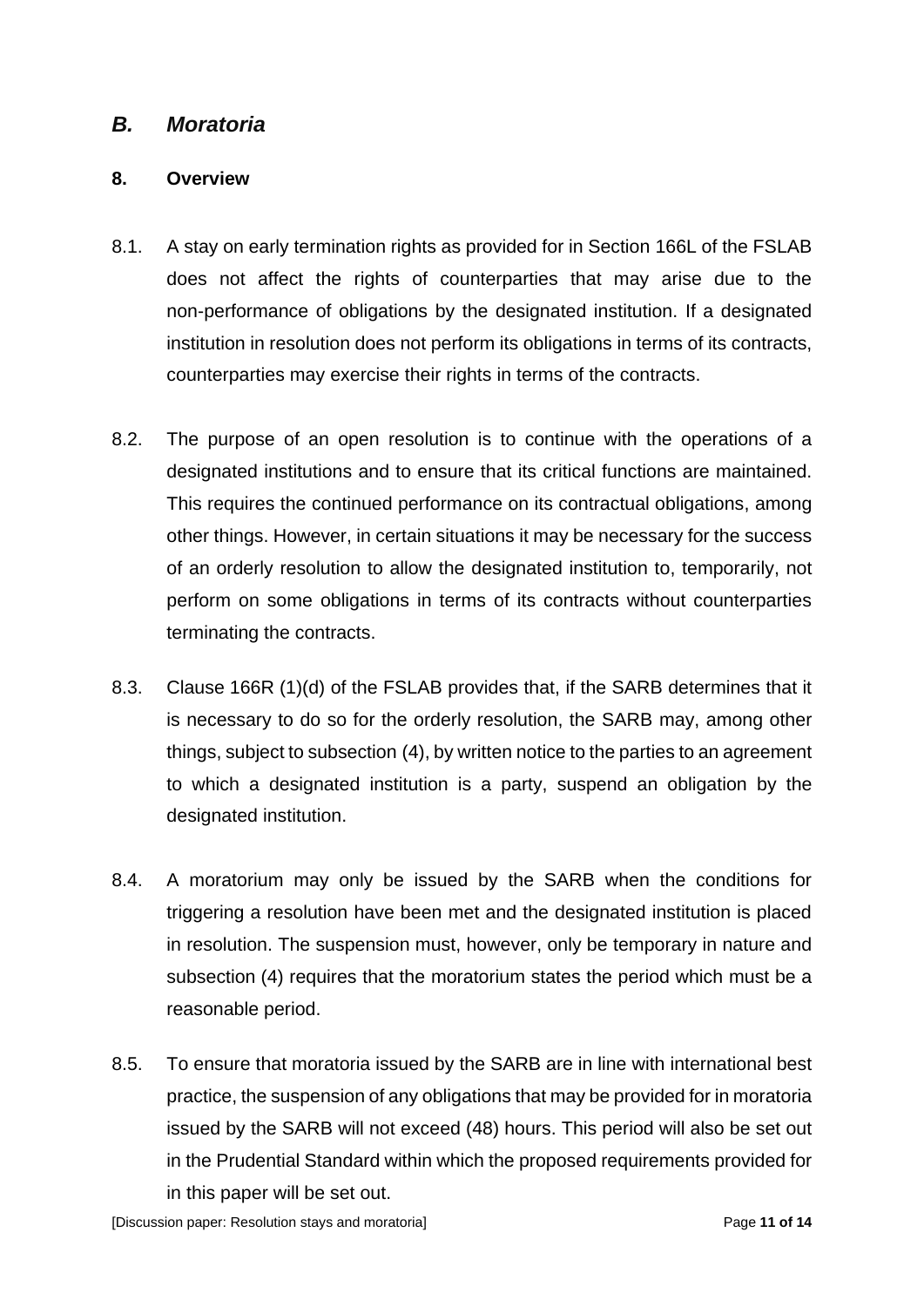8.6. Designated institutions participate in several financial systems and continued performance on contracts by designated institutions, even in resolution, ensures the smooth functioning of these systems. Exceeding the 48-hour period poses a high contagion risk and will have negative consequences for the participation of South African institutions in global markets.

# *C. General requirements*

#### <span id="page-11-0"></span>**9. Governance**

- 9.1. Designated institutions must have complete information of their exposures in respect of their covered contracts as well as those entered into by their group companies and/or that are guaranteed or otherwise supported by those companies. This includes information about the status of compliance with the temporary stay provisions on an aggregate basis, as well as at an entity level for each of the relevant entities in the designated institution's group.
- 9.2. Designated institutions must have in place internal system capabilities to maintain a detailed record of covered contracts entered into (or guaranteed or otherwise supported), and to be able to present information on these contracts in a timely manner.
- 9.3. The detailed record of covered contracts referred to in paragraph 6.2 above should be kept at an individual entity level and should include, but not be limited to, the following key features:
	- i. governing law;
	- ii. covered contract type;
	- iii. details of the termination right provisions;
	- iv. counterparty type;
	- v. counterparty jurisdiction of incorporation; and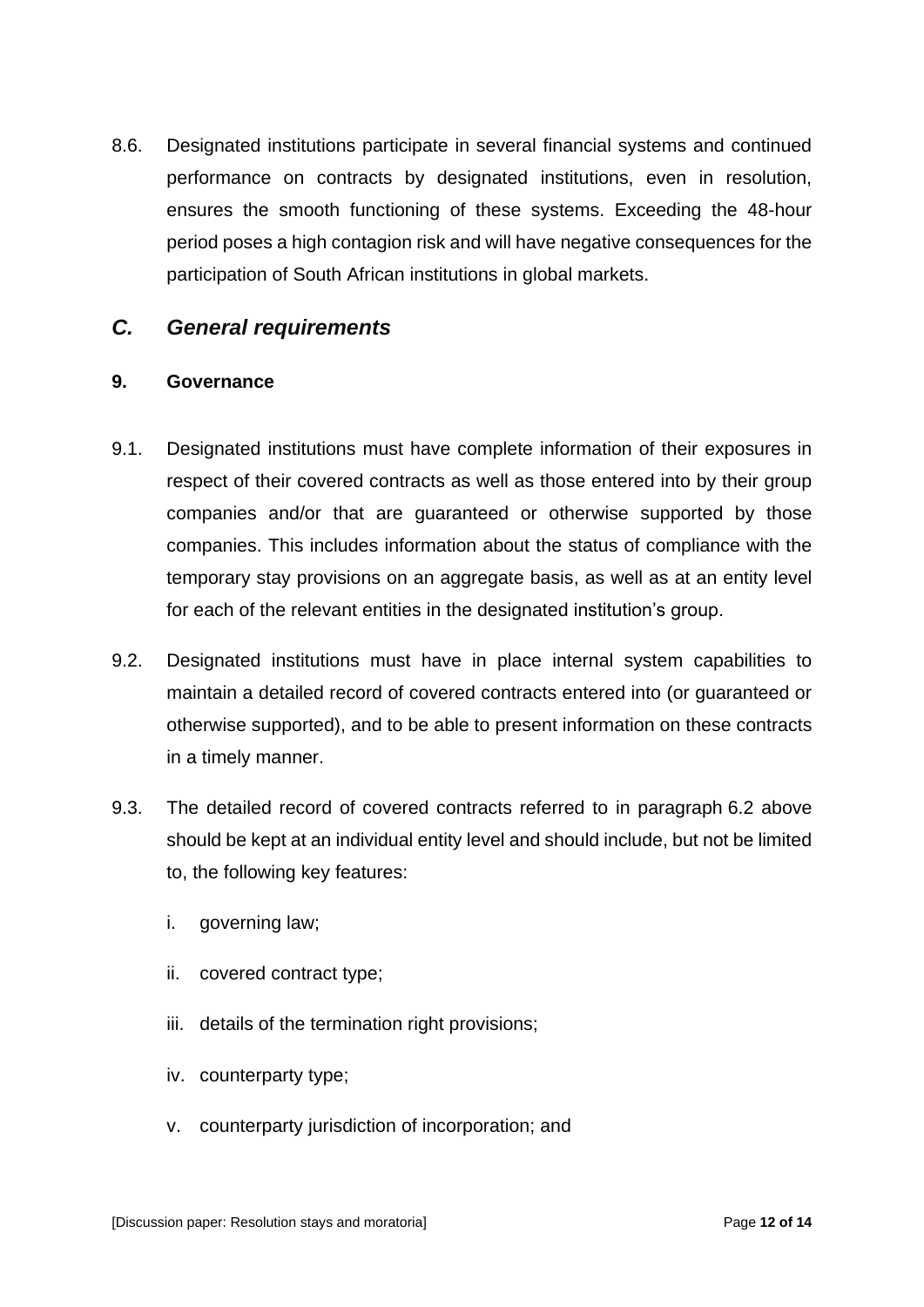- vi. mark-to-market values and notional amounts by number of trades and agreements.
- 9.4. These capabilities should be established as part of resolution planning obligations, irrespective of whether an actual resolution is foreseen, and should be embedded in designated institutions' internal governance framework and risk management processes.

#### <span id="page-12-0"></span>**10. Reporting**

- 10.1. A designated institution will be required to periodically report to the SARB the extent to which the covered contracts that it has entered into complies with the stays requirements.
- 10.2. At a minimum, a designated institution should be capable of readily producing periodic reports containing a detailed categorisation of covered contracts referred to in paragraph 6.4 above, including for the relevant entities within its group, under the following broad categories:
	- i. compliant covered contracts
	- ii. non-compliant covered contracts
	- iii. pre-existing covered contracts.
- 10.3. The SARB may request further details on specific contracts during the bilateral resolution planning work programme with designated institutions, on an ad hoc basis.
- 10.4. While the SARB does not intend to routinely perform due diligence on the legal enforceability or the effectiveness of the contractual provisions on termination rights, the SARB may request sight of legal opinions as evidence of enforceability.